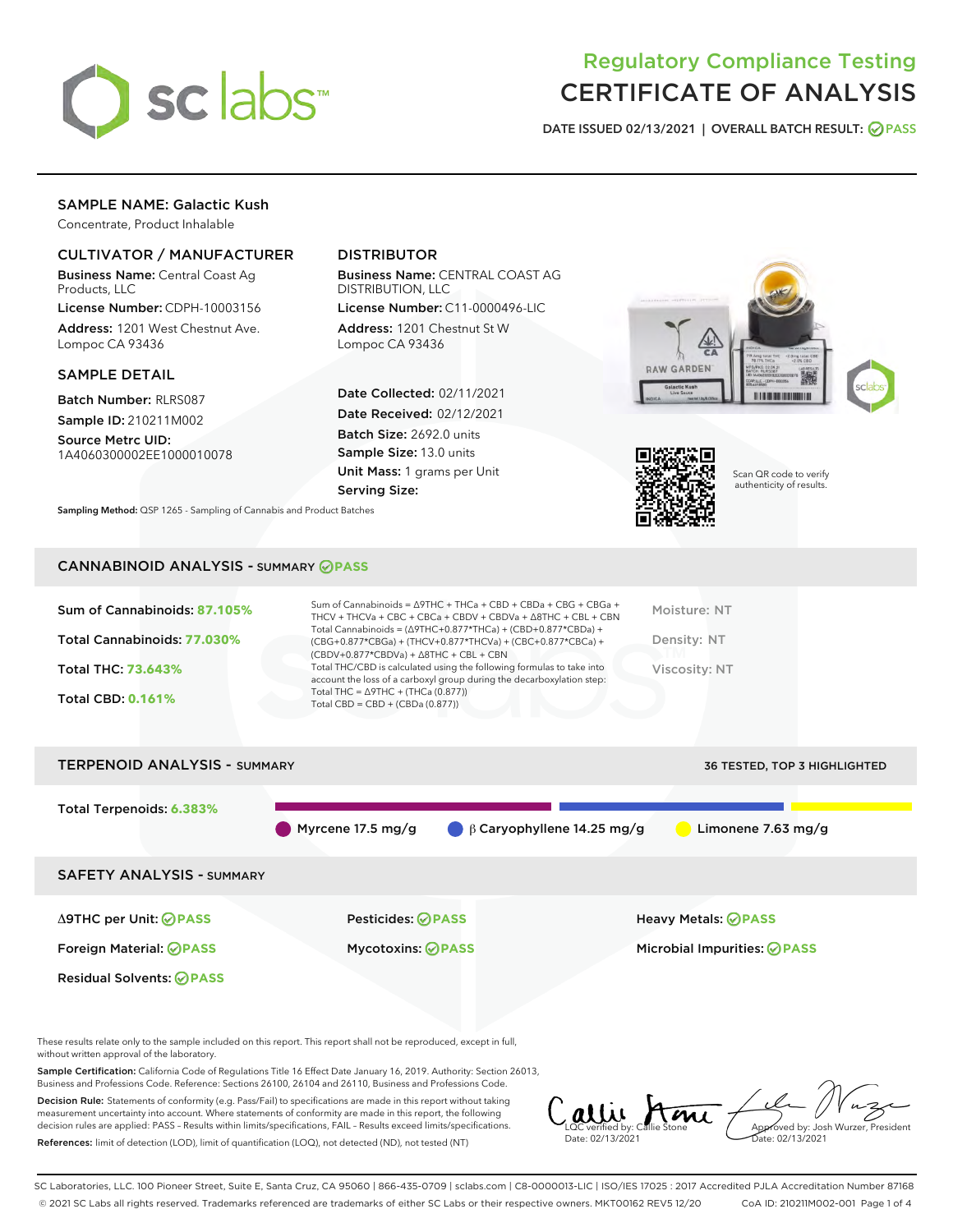



GALACTIC KUSH | DATE ISSUED 02/13/2021 | OVERALL BATCH RESULT: ☑ PASS

## CANNABINOID TEST RESULTS - 02/13/2021 2 PASS

Tested by high-performance liquid chromatography with diode-array detection (HPLC-DAD). **Method:** QSP 1157 - Analysis of Cannabinoids by HPLC-DAD

TOTAL CANNABINOIDS: **77.030%** Total Cannabinoids (Total THC) + (Total CBD) +

(Total CBG) + (Total THCV) + (Total CBC) + (Total CBDV) + ∆8THC + CBL + CBN

TOTAL THC: **73.643%** Total THC (∆9THC+0.877\*THCa)

TOTAL CBD: **0.161%**

Total CBD (CBD+0.877\*CBDa)

TOTAL CBG: 1.47% Total CBG (CBG+0.877\*CBGa) TOTAL THCV: 0.372%

Total THCV (THCV+0.877\*THCVa)

TOTAL CBC: 1.274% Total CBC (CBC+0.877\*CBCa)

TOTAL CBDV: ND Total CBDV (CBDV+0.877\*CBDVa)

| <b>COMPOUND</b>            | LOD/LOQ<br>(mg/g) | <b>MEASUREMENT</b><br><b>UNCERTAINTY</b><br>(mg/g) | <b>RESULT</b><br>(mg/g) | <b>RESULT</b><br>(%) |
|----------------------------|-------------------|----------------------------------------------------|-------------------------|----------------------|
| <b>THCa</b>                | 0.05/0.14         | ±20.172                                            | 784.92                  | 78.492               |
| <b>A9THC</b>               | 0.06 / 0.26       | ±1.653                                             | 48.06                   | 4.806                |
| <b>CBCa</b>                | 0.07 / 0.28       | ±0.711                                             | 14.53                   | 1.453                |
| <b>CBGa</b>                | 0.1/0.2           | ±0.69                                              | 13.2                    | 1.32                 |
| <b>THCVa</b>               | 0.07/0.20         | ±0.202                                             | 4.24                    | 0.424                |
| <b>CBG</b>                 | 0.06/0.19         | ±0.125                                             | 3.16                    | 0.316                |
| <b>CBDa</b>                | 0.02/0.19         | ±0.054                                             | 1.84                    | 0.184                |
| <b>CBN</b>                 | 0.1/0.3           | $\pm 0.07$                                         | 1.1                     | 0.11                 |
| <b>CBC</b>                 | 0.2 / 0.5         | N/A                                                | $<$ LOQ                 | <loq< th=""></loq<>  |
| $\triangle$ 8THC           | 0.1/0.4           | N/A                                                | <b>ND</b>               | <b>ND</b>            |
| <b>THCV</b>                | 0.1/0.2           | N/A                                                | <b>ND</b>               | <b>ND</b>            |
| <b>CBD</b>                 | 0.07/0.29         | N/A                                                | <b>ND</b>               | <b>ND</b>            |
| <b>CBDV</b>                | 0.04/0.15         | N/A                                                | <b>ND</b>               | <b>ND</b>            |
| <b>CBDVa</b>               | 0.03 / 0.53       | N/A                                                | <b>ND</b>               | <b>ND</b>            |
| <b>CBL</b>                 | 0.06 / 0.24       | N/A                                                | <b>ND</b>               | <b>ND</b>            |
| <b>SUM OF CANNABINOIDS</b> |                   |                                                    | 871.05 mg/g             | 87.105%              |

#### **UNIT MASS: 1 grams per Unit**

| ∆9THC per Unit                                                                            | 1120 per-package limit | 48.06 mg/unit<br><b>PASS</b> |  |  |
|-------------------------------------------------------------------------------------------|------------------------|------------------------------|--|--|
| <b>Total THC per Unit</b>                                                                 |                        | 736.43 mg/unit               |  |  |
| <b>CBD per Unit</b>                                                                       |                        | <b>ND</b>                    |  |  |
| <b>Total CBD per Unit</b>                                                                 |                        | $1.61$ mg/unit               |  |  |
| Sum of Cannabinoids<br>per Unit                                                           |                        | 871.05 mg/unit               |  |  |
| <b>Total Cannabinoids</b><br>per Unit                                                     |                        | 770.30 mg/unit               |  |  |
| <b>MOISTURE TEST RESULT</b><br><b>VISCOSITY TEST RESULT</b><br><b>DENSITY TEST RESULT</b> |                        |                              |  |  |

Not Tested

Not Tested

Not Tested

## TERPENOID TEST RESULTS - 02/13/2021

Terpene analysis utilizing gas chromatography-flame ionization detection (GC-FID). Terpenes are the aromatic compounds that endow cannabis with their unique scent and effect. Following are the primary terpenes detected. **Method:** QSP 1192 - Analysis of Terpenoids by GC-FID

| <b>COMPOUND</b>         | LOD/LOQ<br>(mg/g) | <b>MEASUREMENT</b><br><b>UNCERTAINTY</b><br>(mg/g) | <b>RESULT</b><br>(mg/g)                         | <b>RESULT</b><br>(%) |
|-------------------------|-------------------|----------------------------------------------------|-------------------------------------------------|----------------------|
| <b>Myrcene</b>          | 0.1 / 0.2         | ±1.41                                              | 17.5                                            | 1.75                 |
| $\beta$ Caryophyllene   | 0.04 / 0.11       | ±0.675                                             | 14.25                                           | 1.425                |
| Limonene                | 0.04 / 0.12       | ±0.280                                             | 7.63                                            | 0.763                |
| $\alpha$ Humulene       | 0.03 / 0.08       | ±0.152                                             | 4.70                                            | 0.470                |
| Linalool                | 0.04 / 0.1        | ±0.17                                              | 3.3                                             | 0.33                 |
| Terpinolene             | 0.04 / 0.1        | ±0.19                                              | 2.8                                             | 0.28                 |
| Ocimene                 | 0.05 / 0.1        | ±0.30                                              | 2.5                                             | 0.25                 |
| $\alpha$ Bisabolol      | 0.1 / 0.2         | ±0.11                                              | 2.4                                             | 0.24                 |
| Nerolidol               | 0.03 / 0.09       | ±0.106                                             | 1.57                                            | 0.157                |
| $\beta$ Pinene          | 0.1 / 0.2         | ±0.11                                              | 1.5                                             | 0.15                 |
| $\alpha$ Pinene         | 0.04 / 0.13       | ±0.080                                             | 1.22                                            | 0.122                |
| Fenchol                 | 0.1 / 0.2         | ±0.06                                              | 1.1                                             | 0.11                 |
| <b>Terpineol</b>        | 0.03 / 0.1        | ±0.12                                              | 1.1                                             | 0.11                 |
| Guaiol                  | 0.04 / 0.13       | ±0.052                                             | 0.89                                            | 0.089                |
| Caryophyllene<br>Oxide  | 0.1 / 0.2         | ±0.06                                              | 0.8                                             | 0.08                 |
| <b>Borneol</b>          | 0.1 / 0.3         | ±0.02                                              | 0.3                                             | 0.03                 |
| Valencene               | 0.02 / 0.06       | ±0.005                                             | 0.27                                            | 0.027                |
| Camphene                | 0.1 / 0.2         | N/A                                                | <loq< td=""><td><loq< td=""></loq<></td></loq<> | <loq< td=""></loq<>  |
| $\alpha$ Phellandrene   | 0.1 / 0.2         | N/A                                                | <loq< td=""><td><loq< td=""></loq<></td></loq<> | <loq< td=""></loq<>  |
| Fenchone                | 0.1 / 0.2         | N/A                                                | <loq< td=""><td><loq< td=""></loq<></td></loq<> | <loq< td=""></loq<>  |
| Sabinene                | 0.1 / 0.2         | N/A                                                | <b>ND</b>                                       | ND                   |
| 3 Carene                | 0.1 / 0.2         | N/A                                                | <b>ND</b>                                       | <b>ND</b>            |
| $\alpha$ Terpinene      | 0.1 / 0.2         | N/A                                                | <b>ND</b>                                       | <b>ND</b>            |
| Eucalyptol              | 0.1 / 0.2         | N/A                                                | ND                                              | <b>ND</b>            |
| $\gamma$ Terpinene      | 0.1 / 0.2         | N/A                                                | <b>ND</b>                                       | <b>ND</b>            |
| Sabinene Hydrate        | 0.1 / 0.2         | N/A                                                | <b>ND</b>                                       | <b>ND</b>            |
| (-)-Isopulegol          | 0.03 / 0.08       | N/A                                                | ND                                              | ND                   |
| Camphor                 | 0.1 / 0.3         | N/A                                                | <b>ND</b>                                       | <b>ND</b>            |
| Isoborneol              | 0.1 / 0.2         | N/A                                                | <b>ND</b>                                       | <b>ND</b>            |
| Menthol                 | 0.04 / 0.1        | N/A                                                | <b>ND</b>                                       | <b>ND</b>            |
| Nerol                   | 0.05 / 0.1        | N/A                                                | ND                                              | ND                   |
| R-(+)-Pulegone          | 0.04 / 0.1        | N/A                                                | ND                                              | <b>ND</b>            |
| Geraniol                | 0.04 / 0.11       | N/A                                                | ND                                              | ND                   |
| <b>Geranyl Acetate</b>  | 0.03 / 0.10       | N/A                                                | ND                                              | <b>ND</b>            |
| $\alpha$ Cedrene        | 0.03 / 0.10       | N/A                                                | ND                                              | ND                   |
| Cedrol                  | 0.1 / 0.2         | N/A                                                | ND                                              | ND                   |
| <b>TOTAL TERPENOIDS</b> |                   |                                                    | 63.83 mg/g                                      | 6.383%               |

SC Laboratories, LLC. 100 Pioneer Street, Suite E, Santa Cruz, CA 95060 | 866-435-0709 | sclabs.com | C8-0000013-LIC | ISO/IES 17025 : 2017 Accredited PJLA Accreditation Number 87168 © 2021 SC Labs all rights reserved. Trademarks referenced are trademarks of either SC Labs or their respective owners. MKT00162 REV5 12/20 CoA ID: 210211M002-001 Page 2 of 4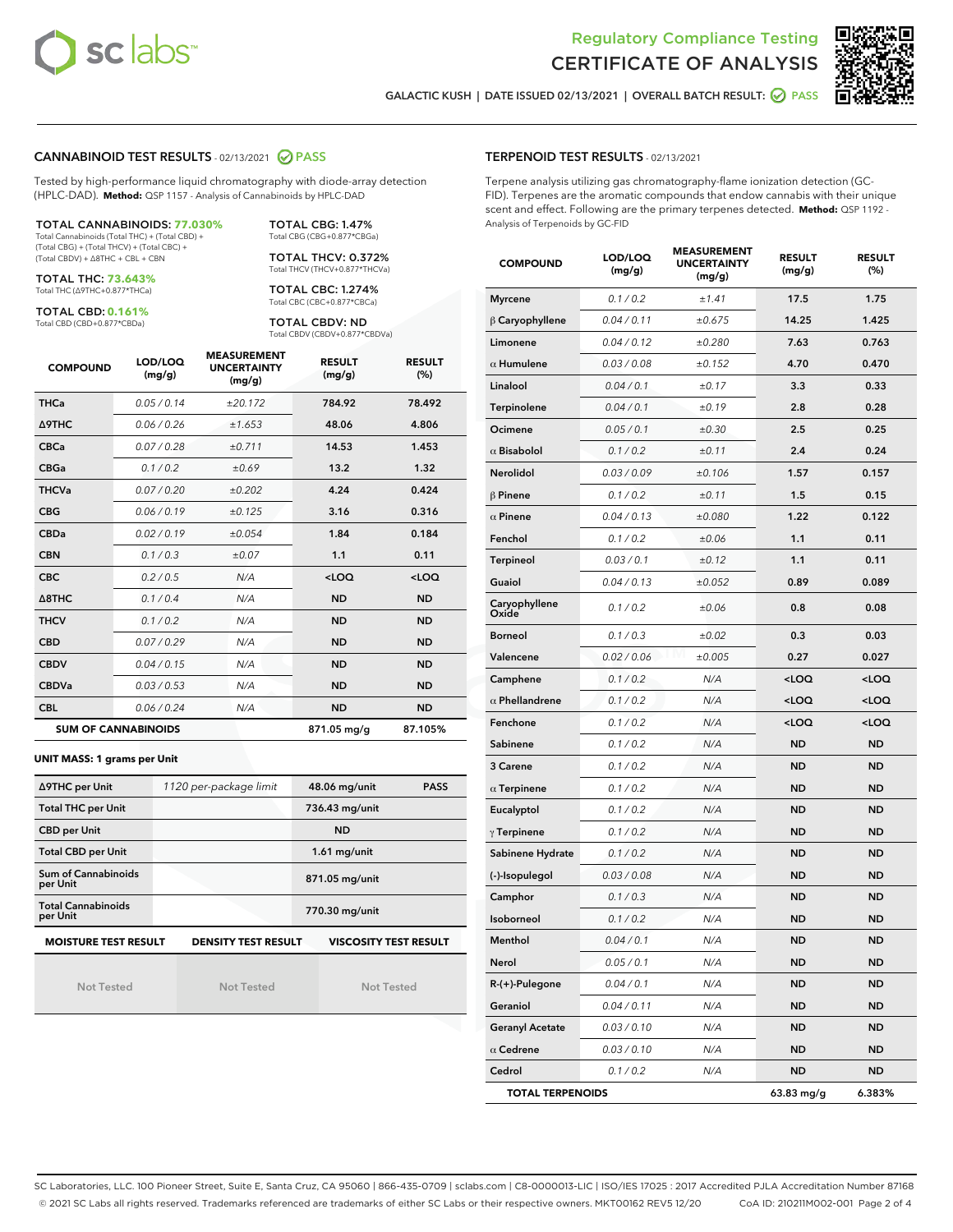



GALACTIC KUSH | DATE ISSUED 02/13/2021 | OVERALL BATCH RESULT:  $\bigcirc$  PASS

# CATEGORY 1 PESTICIDE TEST RESULTS - 02/13/2021 2 PASS

Pesticide and plant growth regulator analysis utilizing high-performance liquid chromatography-mass spectrometry (HPLC-MS) or gas chromatography-mass spectrometry (GC-MS). \*GC-MS utilized where indicated. **Method:** QSP 1212 - Analysis of Pesticides and Mycotoxins by LC-MS or QSP 1213 - Analysis of Pesticides by GC-MS

| <b>COMPOUND</b>             | LOD/LOQ<br>$(\mu g/g)$ | <b>ACTION</b><br>LIMIT<br>$(\mu g/g)$ | <b>MEASUREMENT</b><br><b>UNCERTAINTY</b><br>$(\mu g/g)$ | <b>RESULT</b><br>$(\mu g/g)$ | <b>RESULT</b> |
|-----------------------------|------------------------|---------------------------------------|---------------------------------------------------------|------------------------------|---------------|
| Aldicarb                    | 0.03 / 0.08            | $\ge$ LOD                             | N/A                                                     | <b>ND</b>                    | <b>PASS</b>   |
| Carbofuran                  | 0.02 / 0.05            | $\ge$ LOD                             | N/A                                                     | <b>ND</b>                    | <b>PASS</b>   |
| Chlordane*                  | 0.03 / 0.08            | $\ge$ LOD                             | N/A                                                     | <b>ND</b>                    | <b>PASS</b>   |
| Chlorfenapyr*               | 0.03/0.10              | $\ge$ LOD                             | N/A                                                     | <b>ND</b>                    | <b>PASS</b>   |
| Chlorpyrifos                | 0.02 / 0.06            | $\ge$ LOD                             | N/A                                                     | <b>ND</b>                    | <b>PASS</b>   |
| Coumaphos                   | 0.02 / 0.07            | $\ge$ LOD                             | N/A                                                     | <b>ND</b>                    | <b>PASS</b>   |
| Daminozide                  | 0.02/0.07              | $\ge$ LOD                             | N/A                                                     | <b>ND</b>                    | <b>PASS</b>   |
| <b>DDVP</b><br>(Dichlorvos) | 0.03/0.09              | $\ge$ LOD                             | N/A                                                     | <b>ND</b>                    | <b>PASS</b>   |
| Dimethoate                  | 0.03 / 0.08            | $>$ LOD                               | N/A                                                     | <b>ND</b>                    | <b>PASS</b>   |
| Ethoprop(hos)               | 0.03/0.10              | $\ge$ LOD                             | N/A                                                     | <b>ND</b>                    | <b>PASS</b>   |
| Etofenprox                  | 0.02/0.06              | $>$ LOD                               | N/A                                                     | <b>ND</b>                    | <b>PASS</b>   |
| Fenoxycarb                  | 0.03/0.08              | $>$ LOD                               | N/A                                                     | <b>ND</b>                    | <b>PASS</b>   |
| Fipronil                    | 0.03 / 0.08            | $>$ LOD                               | N/A                                                     | <b>ND</b>                    | <b>PASS</b>   |
| Imazalil                    | 0.02/0.06              | $>$ LOD                               | N/A                                                     | <b>ND</b>                    | <b>PASS</b>   |
| <b>Methiocarb</b>           | 0.02 / 0.07            | $\ge$ LOD                             | N/A                                                     | <b>ND</b>                    | <b>PASS</b>   |
| Methyl<br>parathion         | 0.03/0.10              | $\ge$ LOD                             | N/A                                                     | <b>ND</b>                    | <b>PASS</b>   |
| <b>Mevinphos</b>            | 0.03/0.09              | $\ge$ LOD                             | N/A                                                     | <b>ND</b>                    | <b>PASS</b>   |
| Paclobutrazol               | 0.02 / 0.05            | $\ge$ LOD                             | N/A                                                     | <b>ND</b>                    | <b>PASS</b>   |
| Propoxur                    | 0.03 / 0.09            | $\ge$ LOD                             | N/A                                                     | <b>ND</b>                    | <b>PASS</b>   |
| Spiroxamine                 | 0.03 / 0.08            | $\ge$ LOD                             | N/A                                                     | <b>ND</b>                    | <b>PASS</b>   |
| Thiacloprid                 | 0.03/0.10              | $\ge$ LOD                             | N/A                                                     | <b>ND</b>                    | <b>PASS</b>   |

## CATEGORY 2 PESTICIDE TEST RESULTS - 02/13/2021 @ PASS

| <b>COMPOUND</b>   | LOD/LOQ<br>$(\mu g/g)$ | <b>ACTION</b><br><b>LIMIT</b><br>$(\mu g/g)$ | <b>MEASUREMENT</b><br><b>UNCERTAINTY</b><br>$(\mu g/g)$ | <b>RESULT</b><br>$(\mu g/g)$ | <b>RESULT</b> |
|-------------------|------------------------|----------------------------------------------|---------------------------------------------------------|------------------------------|---------------|
| Abamectin         | 0.03/0.10              | 0.1                                          | N/A                                                     | <b>ND</b>                    | <b>PASS</b>   |
| Acephate          | 0.02/0.07              | 0.1                                          | N/A                                                     | <b>ND</b>                    | <b>PASS</b>   |
| Acequinocyl       | 0.02/0.07              | 0.1                                          | N/A                                                     | <b>ND</b>                    | <b>PASS</b>   |
| Acetamiprid       | 0.02/0.05              | 0.1                                          | N/A                                                     | <b>ND</b>                    | <b>PASS</b>   |
| Azoxystrobin      | 0.02/0.07              | 0.1                                          | N/A                                                     | <b>ND</b>                    | <b>PASS</b>   |
| <b>Bifenazate</b> | 0.01/0.04              | 0.1                                          | N/A                                                     | <b>ND</b>                    | <b>PASS</b>   |
| <b>Bifenthrin</b> | 0.02/0.05              | 3                                            | N/A                                                     | <b>ND</b>                    | <b>PASS</b>   |
| <b>Boscalid</b>   | 0.03/0.09              | 0.1                                          | N/A                                                     | <b>ND</b>                    | <b>PASS</b>   |

|  | <b>CATEGORY 2 PESTICIDE TEST RESULTS</b> - 02/13/2021 continued |  |  |  |
|--|-----------------------------------------------------------------|--|--|--|
|--|-----------------------------------------------------------------|--|--|--|

| <b>COMPOUND</b>               | LOD/LOQ<br>(µg/g) | <b>ACTION</b><br>LIMIT<br>(µg/g) | <b>MEASUREMENT</b><br><b>UNCERTAINTY</b><br>(µg/g) | <b>RESULT</b><br>(µg/g) | <b>RESULT</b> |
|-------------------------------|-------------------|----------------------------------|----------------------------------------------------|-------------------------|---------------|
| Captan                        | 0.19 / 0.57       | 0.7                              | N/A                                                | <b>ND</b>               | <b>PASS</b>   |
| Carbaryl                      | 0.02 / 0.06       | 0.5                              | N/A                                                | <b>ND</b>               | <b>PASS</b>   |
| Chlorantranilip-<br>role      | 0.04 / 0.12       | 10                               | N/A                                                | ND                      | <b>PASS</b>   |
| Clofentezine                  | 0.03 / 0.09       | 0.1                              | N/A                                                | <b>ND</b>               | <b>PASS</b>   |
| Cyfluthrin                    | 0.12 / 0.38       | $\overline{c}$                   | N/A                                                | <b>ND</b>               | <b>PASS</b>   |
| Cypermethrin                  | 0.11 / 0.32       | 1                                | N/A                                                | <b>ND</b>               | <b>PASS</b>   |
| Diazinon                      | 0.02 / 0.05       | 0.1                              | N/A                                                | <b>ND</b>               | <b>PASS</b>   |
| Dimethomorph                  | 0.03 / 0.09       | 2                                | N/A                                                | <b>ND</b>               | <b>PASS</b>   |
| Etoxazole                     | 0.02 / 0.06       | 0.1                              | N/A                                                | <b>ND</b>               | <b>PASS</b>   |
| Fenhexamid                    | 0.03 / 0.09       | 0.1                              | N/A                                                | <b>ND</b>               | <b>PASS</b>   |
| Fenpyroximate                 | 0.02 / 0.06       | 0.1                              | N/A                                                | <b>ND</b>               | <b>PASS</b>   |
| Flonicamid                    | 0.03/0.10         | 0.1                              | N/A                                                | <b>ND</b>               | <b>PASS</b>   |
| Fludioxonil                   | 0.03 / 0.10       | 0.1                              | N/A                                                | <b>ND</b>               | <b>PASS</b>   |
| Hexythiazox                   | 0.02 / 0.07       | 0.1                              | N/A                                                | <b>ND</b>               | <b>PASS</b>   |
| Imidacloprid                  | 0.04 / 0.11       | 5                                | N/A                                                | <b>ND</b>               | <b>PASS</b>   |
| Kresoxim-methyl               | 0.02 / 0.07       | 0.1                              | N/A                                                | <b>ND</b>               | <b>PASS</b>   |
| Malathion                     | 0.03 / 0.09       | 0.5                              | N/A                                                | <b>ND</b>               | <b>PASS</b>   |
| Metalaxyl                     | 0.02 / 0.07       | 2                                | N/A                                                | <b>ND</b>               | <b>PASS</b>   |
| Methomyl                      | 0.03 / 0.10       | 1                                | N/A                                                | <b>ND</b>               | <b>PASS</b>   |
| Myclobutanil                  | 0.03 / 0.09       | 0.1                              | N/A                                                | <b>ND</b>               | <b>PASS</b>   |
| Naled                         | 0.02 / 0.07       | 0.1                              | N/A                                                | <b>ND</b>               | <b>PASS</b>   |
| Oxamyl                        | 0.04 / 0.11       | 0.5                              | N/A                                                | <b>ND</b>               | <b>PASS</b>   |
| Pentachloronitro-<br>benzene* | 0.03 / 0.09       | 0.1                              | N/A                                                | <b>ND</b>               | <b>PASS</b>   |
| Permethrin                    | 0.04 / 0.12       | 0.5                              | N/A                                                | <b>ND</b>               | <b>PASS</b>   |
| Phosmet                       | 0.03 / 0.10       | 0.1                              | N/A                                                | <b>ND</b>               | <b>PASS</b>   |
| Piperonylbu-<br>toxide        | 0.02 / 0.07       | 3                                | N/A                                                | <b>ND</b>               | <b>PASS</b>   |
| Prallethrin                   | 0.03 / 0.08       | 0.1                              | N/A                                                | <b>ND</b>               | <b>PASS</b>   |
| Propiconazole                 | 0.02 / 0.07       | 0.1                              | N/A                                                | <b>ND</b>               | <b>PASS</b>   |
| Pyrethrins                    | 0.04 / 0.12       | 0.5                              | N/A                                                | <b>ND</b>               | PASS          |
| Pyridaben                     | 0.02 / 0.07       | 0.1                              | N/A                                                | <b>ND</b>               | <b>PASS</b>   |
| Spinetoram                    | 0.02 / 0.07       | 0.1                              | N/A                                                | <b>ND</b>               | <b>PASS</b>   |
| Spinosad                      | 0.02 / 0.07       | 0.1                              | N/A                                                | <b>ND</b>               | <b>PASS</b>   |
| Spiromesifen                  | 0.02 / 0.05       | 0.1                              | N/A                                                | <b>ND</b>               | <b>PASS</b>   |
| Spirotetramat                 | 0.02 / 0.06       | 0.1                              | N/A                                                | <b>ND</b>               | <b>PASS</b>   |
| Tebuconazole                  | 0.02 / 0.07       | 0.1                              | N/A                                                | ND                      | <b>PASS</b>   |
| Thiamethoxam                  | 0.03 / 0.10       | 5                                | N/A                                                | <b>ND</b>               | <b>PASS</b>   |
| Trifloxystrobin               | 0.03 / 0.08       | 0.1                              | N/A                                                | <b>ND</b>               | <b>PASS</b>   |